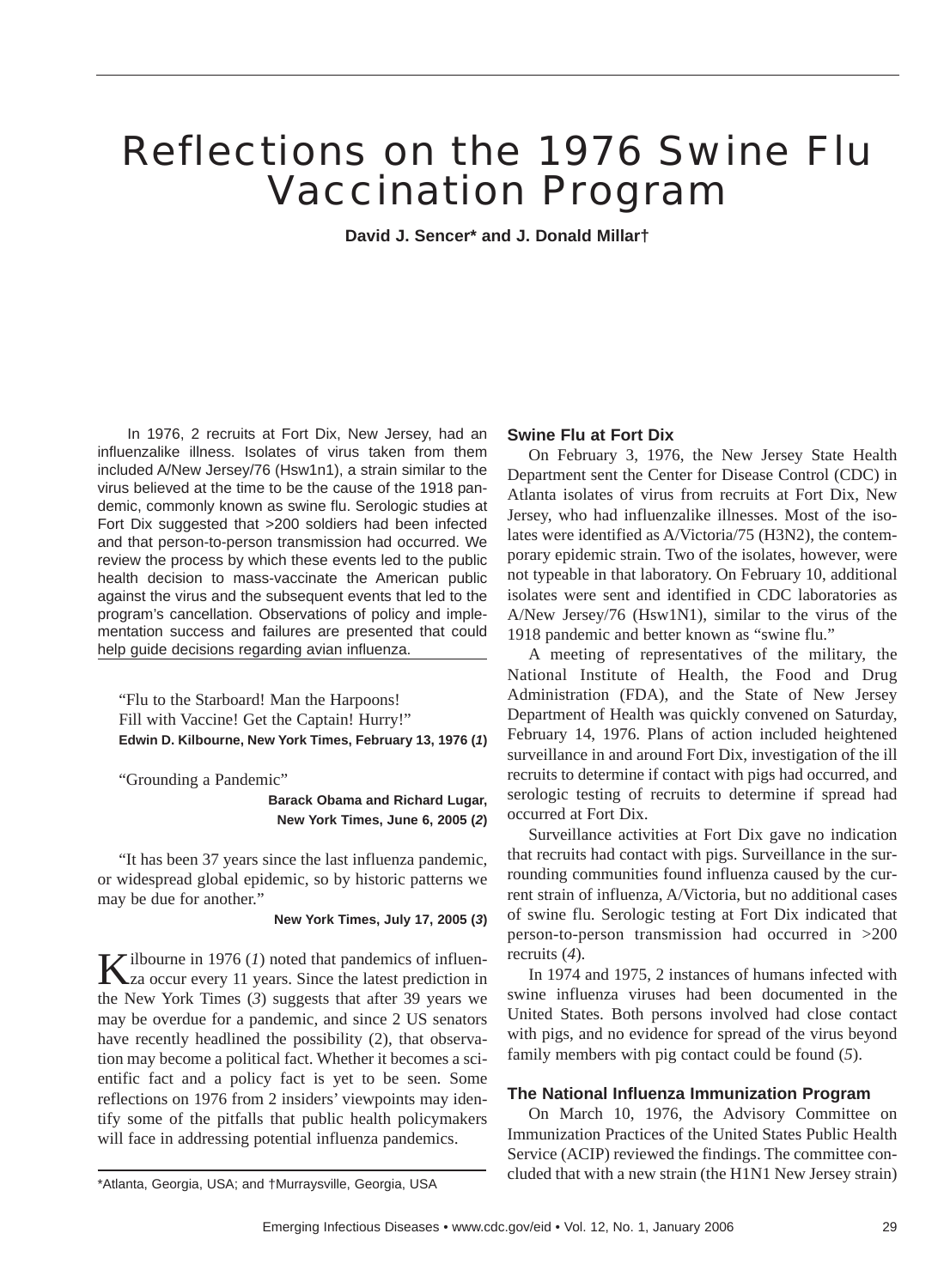#### INFLUENZA HISTORY

that could be transmitted from person to person, a pandemic was a possibility. Specifically, the following facts were of concern: 1) persons <50 years of age had no antibodies to this new strain; 2) a current interpandemic strain (A/Victoria) of influenza was widely circulating; 3) this early detection of an outbreak caused by A/New Jersey/76/Hsw1N1 (H1N1) provided an opportunity to produce a vaccine since there was sufficient time between the initial isolates and the advent of an expected influenza season to produce vaccine. In the past when a new pandemic strain had been identified, there had not been enough time to manufacture vaccine on any large scale; 4) influenza vaccines had been used for years with demonstrated safety and efficacy when the currently circulating vaccine strain was incorporated; 5) the military vaccine formulation for years had included H1N1, an indication that production was possible, and no documented adverse effects had been described.

ACIP recommended that an immunization program be launched to prevent the effects of a possible pandemic. One ACIP member summarized the consensus by stating "If we believe in prevention, we have no alternative but to offer and urge the immunization of the population." One ACIP member expressed the view that the vaccine should be stockpiled, not given.

Making this decision carried an unusual urgency. The pharmaceutical industry had just finished manufacture of the vaccine to be used in the 1976–1977 influenza season. At that time, influenza vaccine was produced in fertilized hen's eggs from special flocks of hens. Roosters used for fertilizing the hens were still available; if they were slaughtered, as was customary, the industry could not resume production for several months.

On March 13, an action memo was presented to the Secretary of the Department of Health Education and Welfare (DHEW). It outlined the problem and presented 4 alternative courses of action. First was "business as usual," with the marketplace prevailing and the assumption that a pandemic might not occur. The second was a recommendation that the federal government embark on a major program to immunize a highly susceptible population. As a reason to adopt this plan of action, the memo stated that "the Administration can tolerate unnecessary health expenditures better than unnecessary death and illness if a pandemic should occur." The third proposed course of action was a minimal response, in which the federal government would contract for sufficient vaccine to provide for traditional federal beneficiaries—military personnel, Native Americans, and Medicare-eligible persons. The fourth alternative was a program that would represent an exclusively federal response without involvement of the states.

The proposal recommended by the director of CDC was the second course, namely, for the federal government to contract with private pharmaceutical companies to produce sufficient vaccine to permit the entire population to be immunized against H1N1. The federal government would make grants to state health departments to organize and conduct immunization programs. The federal government would provide vaccine to state health departments and private medical practices. Since influenza caused by A/Victoria was active worldwide, industry was asked to incorporate the swine flu into an A/Victoria product to be used for populations at high risk.

Before the discussions with the secretary of DHEW had been completed, a member of his staff sent a memo to a health policy advisor in the White House, raising the specter of the 1918 pandemic, which had been specifically underemphasized in the CDC presentation. CDC's presentation highlighted the pandemic potential, comparing it with the 1968–69 Hong Kong and 1957–58 Asian pandemics. President Gerald Ford's staff recommended that the president convene a large group of well-known and respected scientists (Albert Sabin and Jonas Salk had to be included) and public representatives to hear the government's proposal and make recommendations to the president about it. After the meeting, the president had a press conference, highlighted by the unique simultaneous appearance of Salk and Sabin. President Ford announced that he accepted the recommendations that CDC had originally made to the secretary of DHEW. The National Influenza Immunization Program (NIIP) was initiated.

The proposal was presented to 4 committees of the Congress, House and Senate authorization committees and House and Senate appropriation committees. All 4 committees reported out favorable legislation, and an appropriation bill was passed and signed.

The estimated budgeted cost of the program was \$137 million. When Congress passed the appropriation, newspapers mischaracterized the cost as "\$1.9 billion" because the \$137 million was included as part of a \$1.9 billion supplemental appropriation for the Department of Labor. In the minds of the public, this misconception prevailed.

Immediately after the congressional hearing, a meeting of all directors of state health departments and medical societies was held at CDC. The program was presented by CDC, and attendees were asked for comments. A representative from the New Jersey state health department opposed the plan; the Wisconsin state medical society opposed any federal involvement. Otherwise, state and local health departments approved the plan.

Within CDC, a unit charged with implementing the program, which reported to the director, was established. This unit, NIIP, had complete authority to draw upon any resources at CDC needed. NIIP was responsible for relations with state and local health departments (including administration of the grant program for state operations,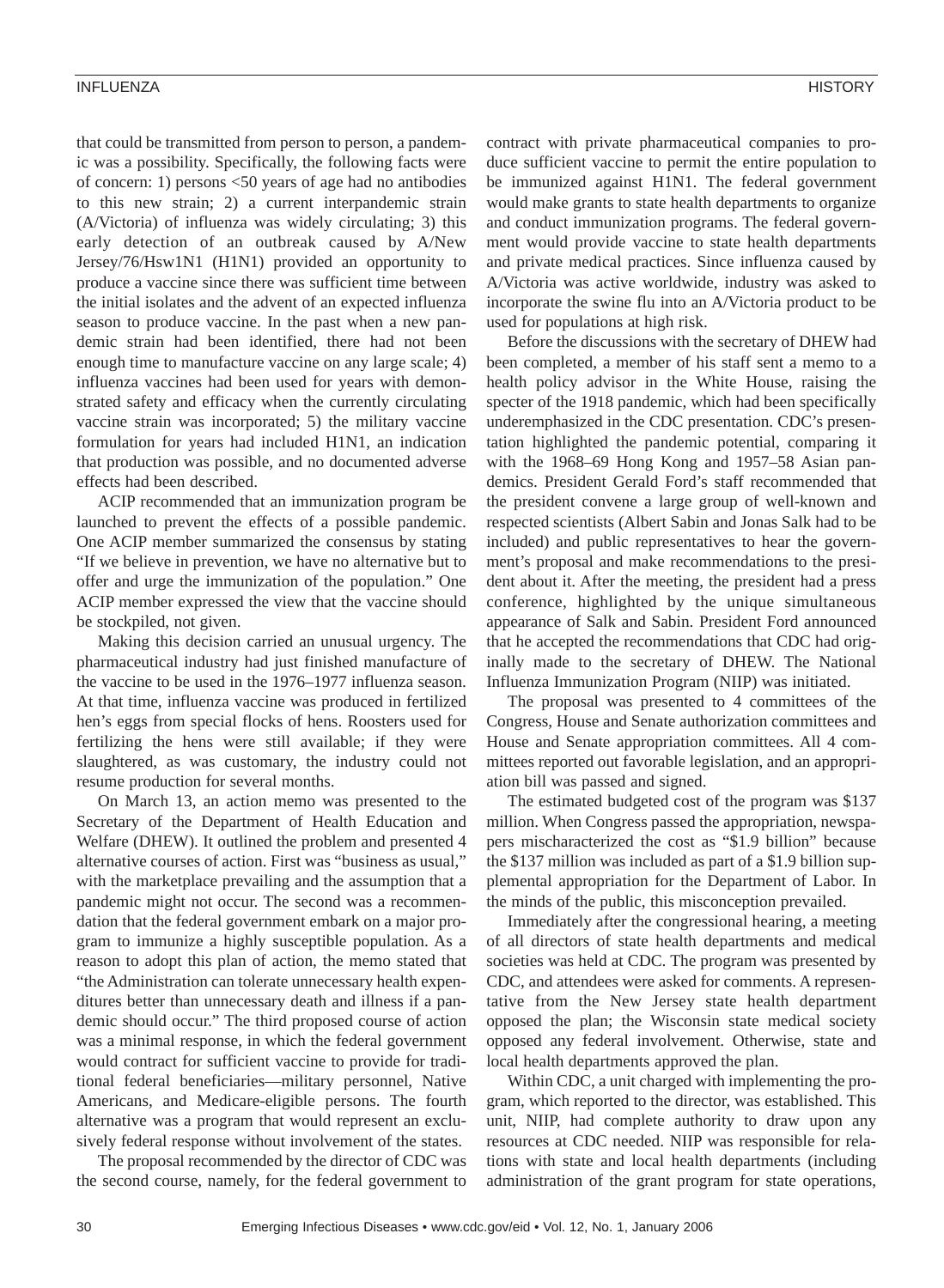technical advice to the procurement staff for vaccine, and warehousing and distribution of the vaccine to state health departments) and established a proactive system of surveillance for possible adverse effects of the influenza vaccines, the NIIP Surveillance Assessment Center (NIIP-SAC). (This innovative surveillance system would prove to be NIIP's Trojan horse.) In spite of the obstacles discussed below, NIIP administered a program that immunized 45 million in 10 weeks, which resulted in doubling the level of immunization for persons deemed to be at high risk, rapidly identifying adverse effects, and developing and administering an informed consent form for use in a community-based program.

## **Obstacles to the Vaccination Plan**

The principal obstacle was the lack of vaccines. As test batches were prepared, the largest ever field trials of influenza vaccines ensued. The vaccines appeared efficacious and safe (although in the initial trials, children did not respond immunologically to a single dose of vaccine, and a second trial with a revised schedule was needed) (*6*). Hopes were heightened for a late summer/early fall kickoff of mass immunization operations.

In January 1976, before the New Jersey outbreak, CDC had proposed legislation that would have compensated persons damaged as a result of immunization when it was licensed by FDA and administered in the manner recommended by ACIP. The rationale given was that immunization protects the community as well as the individual (a societal benefit) and that when a person participating in that societal benefit is damaged, society had a responsibility to that person. The proposal was sent back from a staff member in the Surgeon General's office with a handwritten note, "This is not a problem."

Soon, however, NIIP received the first of 2 crippling blows to hopes to immunize "every man, woman, and child." The first was later in 1976, when instead of boxes of bottled vaccine, the vaccine manufacturers delivered an ultimatum—that the federal government indemnify them against claims of adverse reactions as a requirement for release of the vaccines. The government quickly capitulated to industry's demand for indemnification. While the manufacturers' ultimatum reflected the trend of increased litigiousness in American society, its unintended, unmistakable subliminal message blared "There's something wrong with this vaccine." This public misperception, warranted or not, ensured that every coincidental health event that occurred in the wake of the swine flu shot would be scrutinized and attributed to the vaccine.

On August 2, 1976, deaths apparently due to an influenzalike illness were reported from Pennsylvania in older men who had attended the convention of the American Legion in Philadelphia. A combined team of CDC and state and local health workers immediately investigated. By the next day, epidemiologic evidence indicated that the disease was not influenza (no secondary cases occurred in the households of the patients). By August 4, laboratory evidence conclusively ruled out influenza. However, this series of events was interpreted by the media and others as an attempt by the government to "stimulate" NIIP.

Shortly after the national campaign began, 3 elderly persons died after receiving the vaccine in the same clinic. Although investigations found no evidence that the vaccine and deaths were causally related, press frenzy was so intense it drew a televised rebuke from Walter Cronkite for sensationalizing coincidental happenings.

#### **Guillain-Barré Syndrome**

What NIIP did not and could not survive, however, was the second blow, finding cases of Guillain-Barré syndrome (GBS) among persons receiving swine flu immunizations. As of 1976, >50 "antecedent events" had been identified in temporal relationship to GBS, events that were considered as possible factors in its cause. The list included viral infections, injections, and "being struck by lightning." Whether or not any of the antecedents had a causal relationship to GBS was, and remains, unclear. When cases of GBS were identified among recipients of the swine flu vaccines, they were, of course, well covered by the press. Because GBS cases are always present in the population, the necessary public health questions concerning the cases among vaccine recipients were "Is the number of cases of GBS among vaccine recipients higher than would be expected? And if so, are the increased cases the result of increased surveillance or a true increase?" Leading epidemiologists debated these points, but the consensus, based on the intensified surveillance for GBS (and other conditions) in recipients of the vaccines, was that the number of cases of GBS appeared to be an excess.

Had H1N1 influenza been transmitted at that time, the small apparent risk of GBS from immunization would have been eclipsed by the obvious immediate benefit of vaccine-induced protection against swine flu. However, in December 1976, with >40 million persons immunized and no evidence of H1N1 transmission, federal health officials decided that the possibility of an association of GBS with the vaccine, however small, necessitated stopping immunization, at least until the issue could be explored. A moratorium on the use of the influenza vaccines was announced on December 16; it effectively ended NIIP of 1976. Four days later the New York Times published an op-ed article that began by asserting, "Misunderstandings and misconceptions... have marked Government ... during the last eight years," attributing NIIP and its consequences to "political expediency" and "the self interest of government health bureaucracy" (*7*). These simple and sinister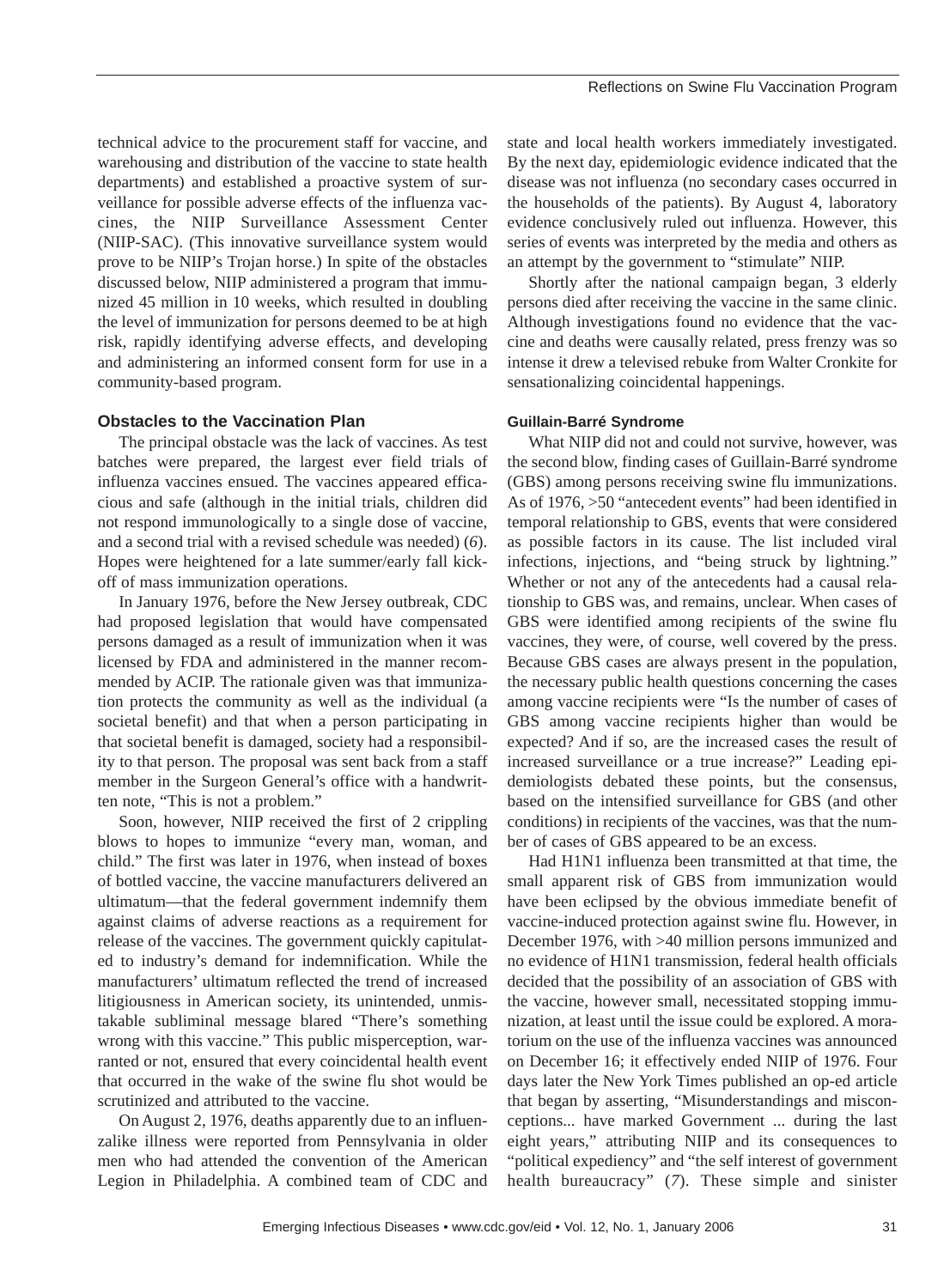#### INFLUENZA HISTORY

innuendos had traction, as did 2 epithets used in the article to describe the program, "debacle" in the text and "Swine Flu Fiasco" in the title.

On February 7, the new secretary of DHEW, Joseph A. Califano, announced the resumption of immunization of high-risk populations with monovalent A/Victoria vaccine that had been prepared as part of the federal contracts, and he dismissed the director of CDC.

# **Lessons Learned**

NIIP may offer lessons for today's policymakers, who are faced with a potential pandemic of avian influenza and struggling with decisions about preventing it (Figure). Two of these lessons bear further scrutiny here.

# **Media and Presidential Attention**

While all decisions related to NIIP had been reached in public sessions (publishing of the initial virus findings in CDC's weekly newsletter, the Morbidity and Mortality Weekly Report (MMWR); New York Times reporter Harold Schmeck's coverage of the ACIP sessions, the president's press conference, and 4 congressional hearings), effective communication from scientifically qualified persons was lacking, and the perception prevailed that the program was motivated by politics rather than science. In retrospect (and to some observers at the time), the president's highly visible convened meeting and subsequent press conference, which included pictures of his being immunized, were mistakes. These instances seemed to underline the suspicion that the program was politically motivated, rather than a public health response to a possible catastrophe.

Annex 11 of the draft DHEW pandemic preparedness plan states, "For policy decisions and in communication, making clear what is not known is as important as stating what is known. When assumptions are made, the basis for the assumptions and the uncertainties surrounding them should be communicated" (*11*). This goal is much better accomplished if the explanations are communicated by those closest to the problem, who can give authoritative scientific information. Scientific information coming from a nonscientific political figure is likely to encourage skepticism, not enthusiasm.

Neither CDC nor the health agencies of the federal government had been in the habit of holding regular press conferences. CDC considered that its appropriate main line of communication was to states and local health departments, believing that they were best placed to communicate with the public. MMWR served both a professional and public audience and accounted for much of CDC's press coverage. In 1976, no all-news stations existed, only the nightly news. The decision to stop the NIIP on December 16, 1976, was announced by a press release from the office of the assistant secretary for health. The decision to reinstitute the immunization of those at high risk was announced by a press release from the office of the secretary, DHEW.

1. Expect the unexpected: it will always happen.

Some examples:

- Children did not respond to the initial formulation of vaccine.
- Liability for untoward events after immunization became a major issue.
- Deaths occurred in Pittsburgh that were coincidental with but unrelated to the vaccines (*8*).
- Cases of a new and unrelated disease, Legionnaires disease, appeared (*9*).
- "Excess" cases of Guillain-Barré syndrome appeared among recipients of vaccines (*10*).
- Erroneous laboratory reports of viral isolates or serologic conversions occurred in Washington, DC, Boston, Virginia, and Taiwan.
- The pandemic failed to appear.

2. Surveillance for influenza disease worked well. This was plain, "old-fashioned" surveillance without computers. A new strain of influenza was identified within weeks of the first recognized outbreak of illness.

3. Interagency cooperation works without formal agreements. The state health departments, military, National Institutes of Health, US Food and Drug Administration, and Center for Disease Control all worked together in a cooperative and mutually beneficial manner.

Surveillance for untoward events demonstrated that only when large numbers of people are exposed to a vaccine or drug are adverse reactions identified (Guillain-Barré syndrome with influenza vaccines; paralysis with the Cutter poliovirus vaccine in 1955).

5. Health legislation can and should be developed on the basis of the epidemiologic picture.

6. Media and public awareness can be a major obstacle to implementing a large, innovative program responding to risks that are difficult, if not impossible, to quantitate.

- Creating a program as a presidential initiative makes modifying or stopping the program more difficult.
- Explanations should be communicated by those who can give authoritative scientific information.
- Periodic press briefings work better than responding to press queries.

7. The advisability of the decision to begin immunization on the strength of the Fort Dix episode is worthy of serious question and debate (see text).

8. The risk of potentially unnecessary costs in a mass vaccination campaign is minimal. (The direct cost of the 1976 program was \$137 million. In today's dollars, this is <\$500 million.) The potential cost of a pandemic is inestimable but astronomical.

Figure. Lessons learned from the 1976 National Influenza Immunization Program (NIIP).